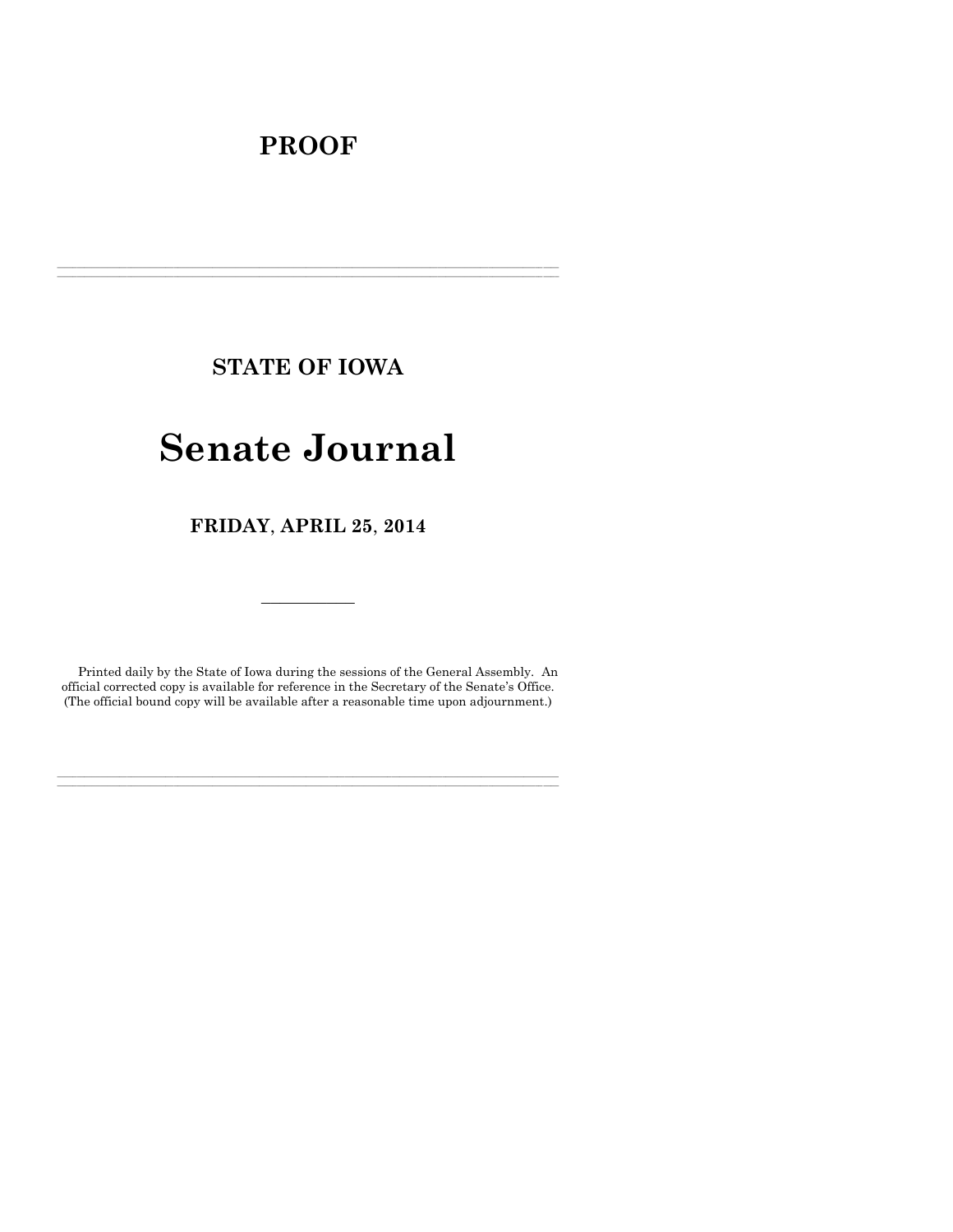# **JOURNAL OF THE SENATE**

 $\frac{1}{2}$ 

ONE HUNDRED THIRD CALENDAR DAY SIXTY-SECOND SESSION DAY

Senate Chamber Des Moines, Iowa, Friday, April 25, 2014

The Senate met in regular session at 9:01 a.m., President Jochum presiding.

Prayer was offered by the Honorable Dennis Guth, member of the Senate from Hancock County, Klemme, Iowa.

# PLEDGE OF ALLEGIANCE

The Pledge of Allegiance was led by Senate Page Millie Varley.

The Journal of Thursday, April 24, 2014, was approved.

# HOUSE MESSAGES RECEIVED AND CONSIDERED

The following messages were received from the Chief Clerk of the House:

MADAM PRESIDENT: I am directed to inform your honorable body that the House has on April 24, 2014, **adopted** the conference committee report **and passed [House File 2450](http://coolice.legis.iowa.gov/Cool-ICE/default.asp?Category=billinfo&Service=Billbook&frame=1&GA=85&hbill=HF2450)**, a bill for an act relating to appropriations to the justice system and including effective date provisions.

ALSO: That the House has on April 24, 2014, **refused to concur** in the Senate amendment to the House amendment to the following bill in which the concurrence of the House was asked:

**[Senate File 2342](http://coolice.legis.iowa.gov/Cool-ICE/default.asp?Category=billinfo&Service=Billbook&frame=1&GA=85&hbill=SF2342)**, a bill for an act relating to and making appropriations to certain state departments, agencies, funds, and certain other entities, providing for regulatory authority, and other properly related matters, and including effective date and retroactive applicability provisions.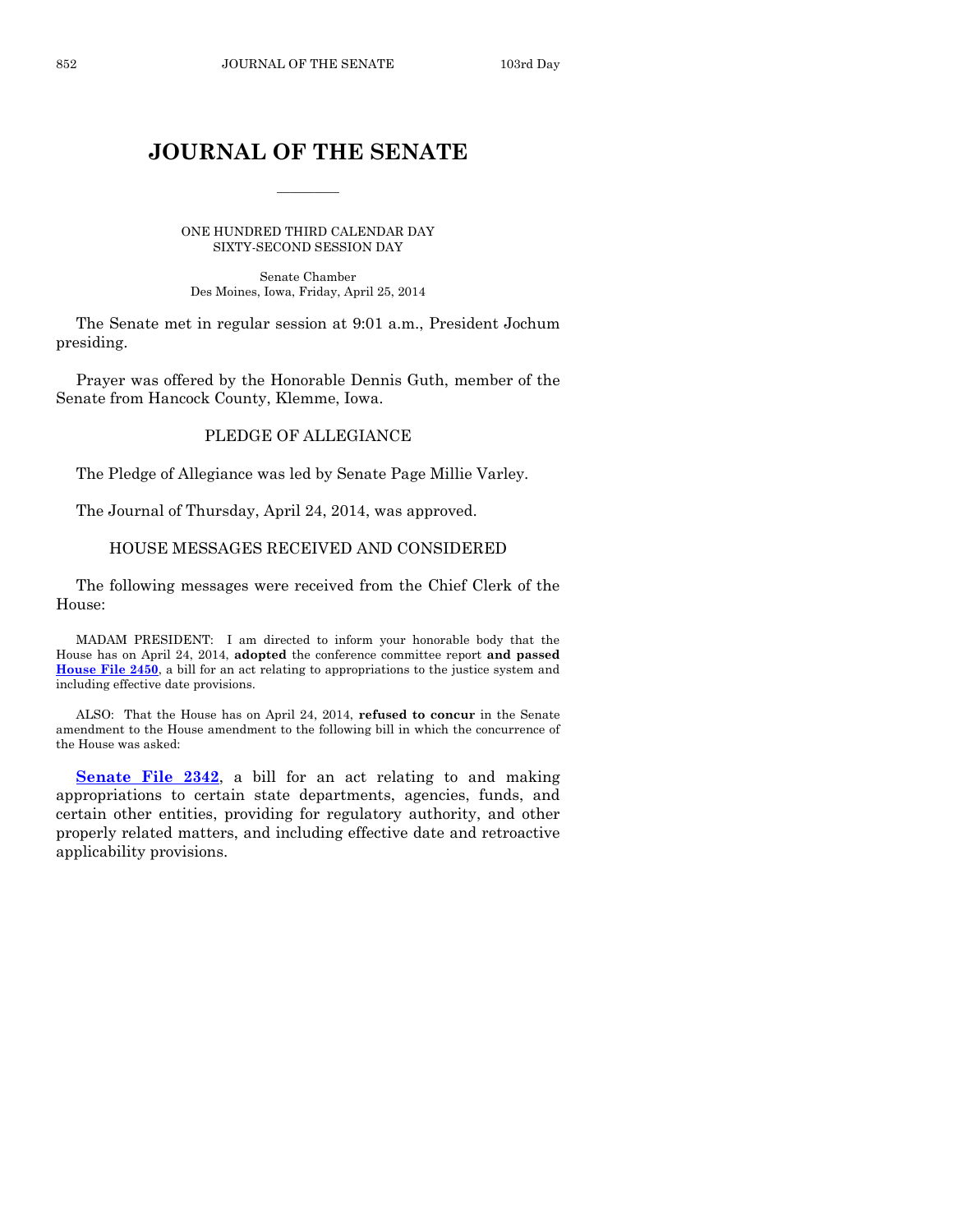ALSO: That the House has on April 24, 2014, **amended and passed** the following bill in which the concurrence of the Senate is asked:

**[Senate File 2340](http://coolice.legis.iowa.gov/Cool-ICE/default.asp?Category=billinfo&Service=Billbook&frame=1&GA=85&hbill=SF2340)**, a bill for an act modifying provisions applicable to the solar energy system tax credit, and including effective date and retroactive applicability provisions. (S–[5179\)](http://coolice.legis.iowa.gov/Cool-ICE/default.asp?Category=billinfo&Service=Billbook&frame=1&GA=85&hbill=S5179)

The Senate stood at ease at 9:13 a.m. until the fall of the gavel for the purpose of party caucuses.

The Senate resumed session at 12:05 p.m., President Jochum presiding.

# QUORUM CALL

Senator Gronstal requested a nonrecord roll call to determine that a quorum was present.

The vote revealed 46 present, 4 absent, and a quorum present.

### HOUSE AMENDMENTS CONSIDERED

#### **[Senate File 2340](http://coolice.legis.iowa.gov/Cool-ICE/default.asp?Category=billinfo&Service=Billbook&frame=1&GA=85&hbill=SF2340)**

Senator Gronstal called up for consideration **[Senate File 2340](http://coolice.legis.iowa.gov/Cool-ICE/default.asp?Category=billinfo&Service=Billbook&frame=1&GA=85&hbill=SF2340)**, a bill for an act modifying provisions applicable to the solar energy system tax credit, and including effective date and retroactive applicability provisions, amended by the House in House amendment S-[5179,](http://coolice.legis.iowa.gov/Cool-ICE/default.asp?Category=billinfo&Service=Billbook&frame=1&GA=85&hbill=S5179) filed April 25, 2014.

Senator Hogg moved that the Senate concur in the House amendment and requested a no vote.

The motion failed by a voice vote and the Senate **refused to concur** in the House amendment.

# LEAVES OF ABSENCE

Leaves of absence were granted as follows:

Senators Johnson and Segebart, until they arrive, on request of Senator Dix.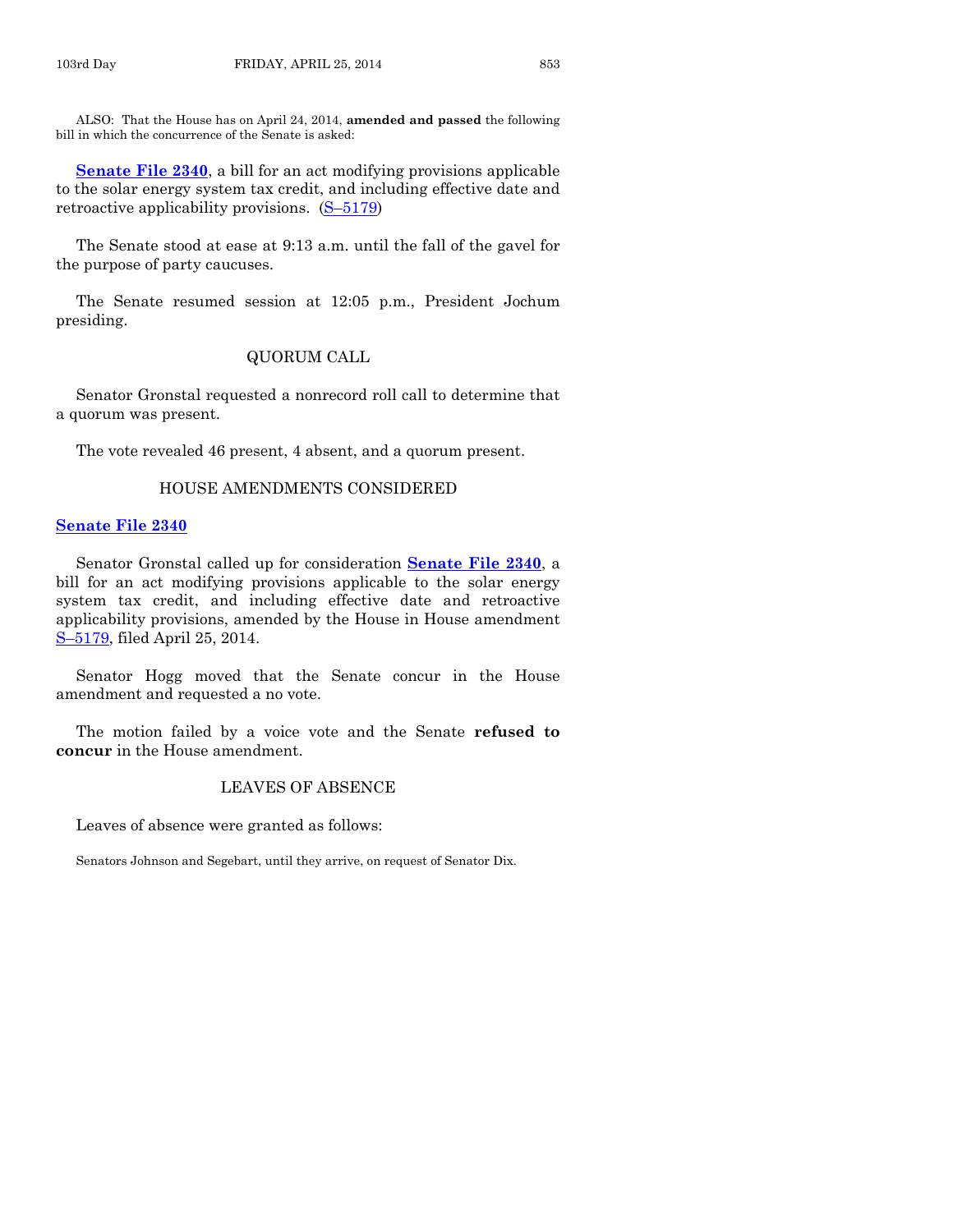# **[Senate File 2337](http://coolice.legis.iowa.gov/Cool-ICE/default.asp?Category=billinfo&Service=Billbook&frame=1&GA=85&hbill=SF2337)**

Senator Gronstal called up for consideration **[Senate File 2337](http://coolice.legis.iowa.gov/Cool-ICE/default.asp?Category=billinfo&Service=Billbook&frame=1&GA=85&hbill=SF2337)**, a bill for an act relating to the child and dependent care credit available against the individual income tax, and including retroactive applicability provisions, amended by the House in House amendment S–[5175,](http://coolice.legis.iowa.gov/Cool-ICE/default.asp?Category=billinfo&Service=Billbook&frame=1&GA=85&hbill=S5175) filed April 23, 2014.

Senator Petersen offered amendment S-[5181,](http://coolice.legis.iowa.gov/Cool-ICE/default.asp?Category=billinfo&Service=Billbook&frame=1&GA=85&hbill=S5181) filed by her from the floor to page 1 of House amendment  $S-5175$ , and moved its adoption.

Amendment S–[5181](http://coolice.legis.iowa.gov/Cool-ICE/default.asp?Category=billinfo&Service=Billbook&frame=1&GA=85&hbill=S5181) to House amendment S–[5175](http://coolice.legis.iowa.gov/Cool-ICE/default.asp?Category=billinfo&Service=Billbook&frame=1&GA=85&hbill=S5175) was adopted by a voice vote.

Senator Petersen moved that the Senate concur in the House amendment, as amended.

The motion prevailed by a voice vote and the Senate **concurred** in the House amendment, as amended.

Senator Petersen moved that the bill, as amended by the House, further amended and concurred in by the Senate, be read the last time now and placed upon its passage, which motion prevailed by voice vote, and the bill was read the last time.

On the question "Shall the bill pass?" [\(S.F. 2337\)](http://coolice.legis.iowa.gov/Cool-ICE/default.asp?Category=billinfo&Service=Billbook&frame=1&GA=85&hbill=SF2337), the vote was:

Yeas, 48:

| Anderson     | Courtney    | $\rm Hart$ | Rozenboom  |
|--------------|-------------|------------|------------|
| Beall        | Danielson   | Hatch      | Schneider  |
| Behn         | Dearden     | Hogg       | Schoenjahn |
| Bertrand     | Dix         | Horn       | Seng       |
| Black        | Dotzler     | Houser     | Sinclair   |
| Boettger     | Dvorsky     | Jochum     | Smith      |
| Bolkcom      | $\rm Ernst$ | Kapucian   | Sodders    |
| Bowman       | Feenstra    | Mathis     | Taylor     |
| <b>Brase</b> | Garrett     | McCoy      | Whitver    |
| Breitbach    | Greiner     | Petersen   | Wilhelm    |
| Chapman      | Gronstal    | Quirmbach  | Zaun       |
| Chelgren     | Guth        | Ragan      | Zumbach    |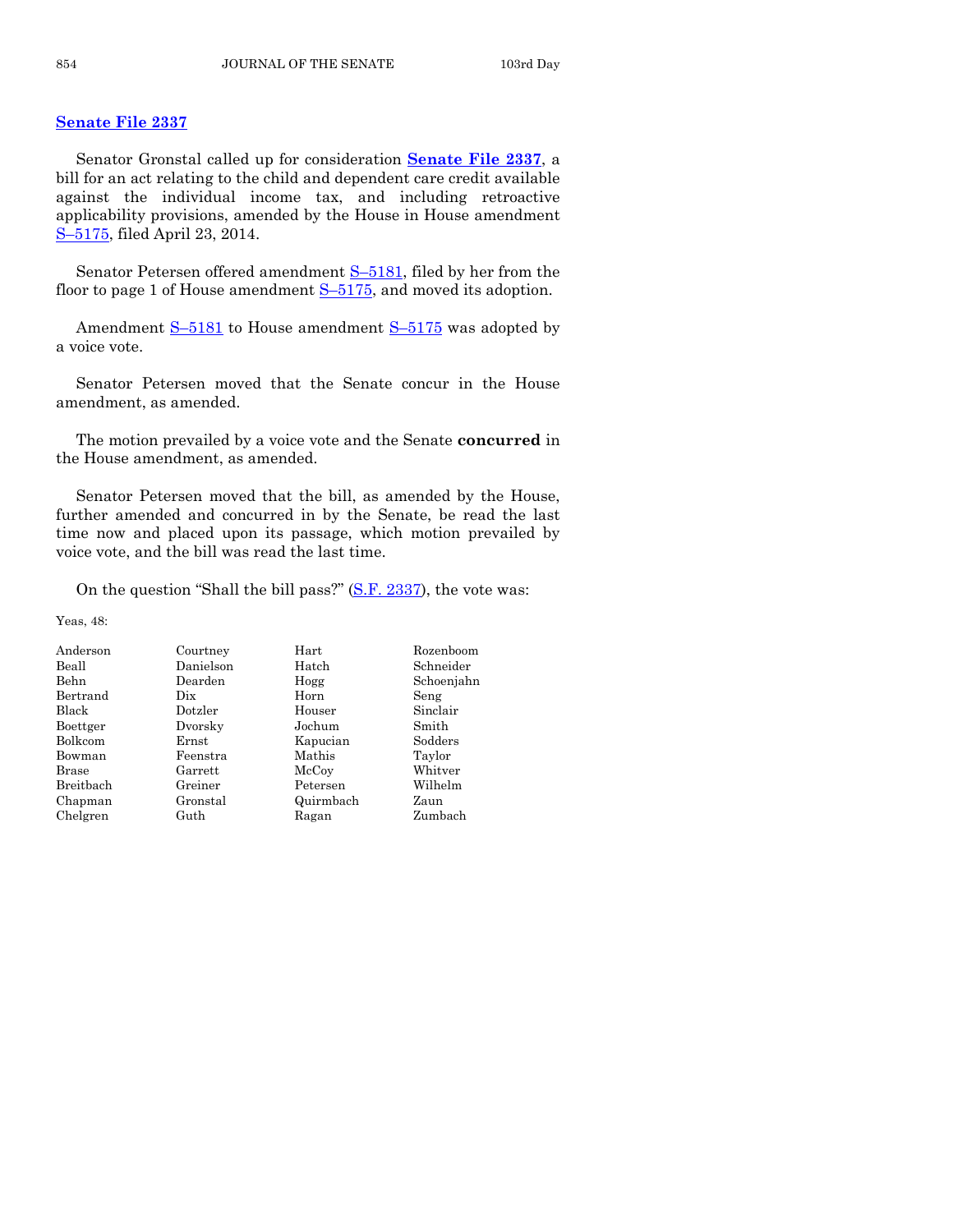Nays, none.

Absent, 2:

Johnson Segebart

The bill, having received a constitutional majority, was declared to have passed the Senate and the title, as amended, was agreed to.

#### SENATE INSISTS

### **[Senate File 2342](http://coolice.legis.iowa.gov/Cool-ICE/default.asp?Category=billinfo&Service=Billbook&frame=1&GA=85&hbill=SF2342)**

Senator Mathis called up for consideration **[Senate File 2342](http://coolice.legis.iowa.gov/Cool-ICE/default.asp?Category=billinfo&Service=Billbook&frame=1&GA=85&hbill=SF2342)**, a bill for an act relating to and making appropriations to certain state departments, agencies, funds, and certain other entities, providing for regulatory authority, and other properly related matters, and including effective date and retroactive applicability provisions, amended by the House, further amended by the Senate, and moved that the Senate insist on its amendment.

A nonrecord roll call was requested.

The ayes were 26, nays 22, absent 2.

The motion prevailed by a voice vote and the Senate **insisted** on its amendment.

### IMMEDIATELY MESSAGED

Senator Gronstal asked and received unanimous consent that **Senate Files 2337**, **2340**, and **2342** be **immediately messaged** to the House.

#### CONFERENCE COMMITTEE REPORT CONSIDERED

#### **[House File 2450](http://coolice.legis.iowa.gov/Cool-ICE/default.asp?Category=billinfo&Service=Billbook&frame=1&GA=85&hbill=HF2450)**

Senator Gronstal called up the conference committee report on **[House File 2450](http://coolice.legis.iowa.gov/Cool-ICE/default.asp?Category=billinfo&Service=Billbook&frame=1&GA=85&hbill=HF2450)**, a bill for an act relating to appropriations to the justice system and including effective date provisions, filed on April 24, 2014, and moved its adoption.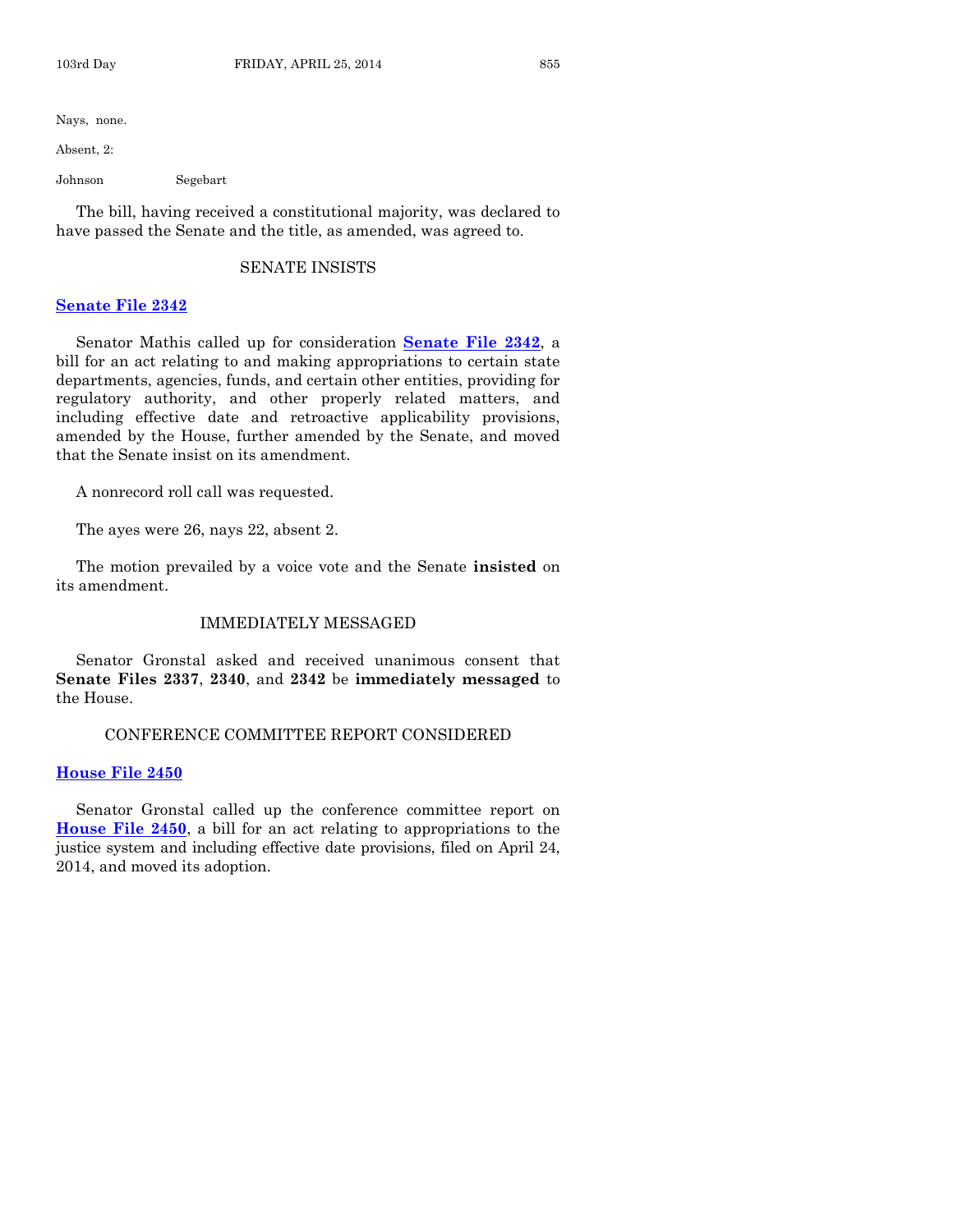The motion prevailed by a voice vote; and the conference committee report, and the recommendations and amendments contained therein, was adopted.

Senator Courtney moved that the bill be read the last time now and placed upon its passage, which motion prevailed by a voice vote, and the bill was read the last time.

On the question "Shall the bill pass?"  $(H.F. 2450)$ , the vote was:

Yeas, 28:

| Beall            | Danielson  | Hatch     | Quirmbach  |
|------------------|------------|-----------|------------|
| Bertrand         | Dearden    | Hogg      | Ragan      |
| Black            | Dotzler    | Horn      | Schoenjahn |
| Bolkcom          | Dvorsky    | Jochum    | Seng       |
| Bowman           | Garrett    | Mathis    | Sodders    |
| Brase            | Gronstal   | McCoy     | Taylor     |
| Courtney         | $\rm Hart$ | Petersen  | Wilhelm    |
| Nays, 20:        |            |           |            |
| Anderson         | Chelgren   | Guth      | Sinclair   |
| Behn             | Dix        | Houser    | Smith      |
| Boettger         | Ernst      | Kapucian  | Whitver    |
| <b>Breithach</b> | Feenstra   | Rozenboom | Zaun       |
| Chapman          | Greiner    | Schneider | Zumbach    |
| Absent, 2:       |            |           |            |
| Johnson          | Segebart   |           |            |

The bill, having received a constitutional majority, was declared to have passed the Senate and the title was agreed to.

# CONSIDERATION OF BILL (Ways and Means Calendar)

Senator Gronstal asked and received unanimous consent to take up for consideration [Senate File 2359.](http://coolice.legis.iowa.gov/Cool-ICE/default.asp?Category=billinfo&Service=Billbook&frame=1&GA=85&hbill=SF2359)

# **[Senate File 2359](http://coolice.legis.iowa.gov/Cool-ICE/default.asp?Category=billinfo&Service=Billbook&frame=1&GA=85&hbill=SF2359)**

On motion of Senator Dotzler, **[Senate File 2359](http://coolice.legis.iowa.gov/Cool-ICE/default.asp?Category=billinfo&Service=Billbook&frame=1&GA=85&hbill=SF2359)**, a bill for an act relating to the administration of certain economic development programs by the economic development authority and including effective date and retroactive applicability provisions, was taken up for consideration.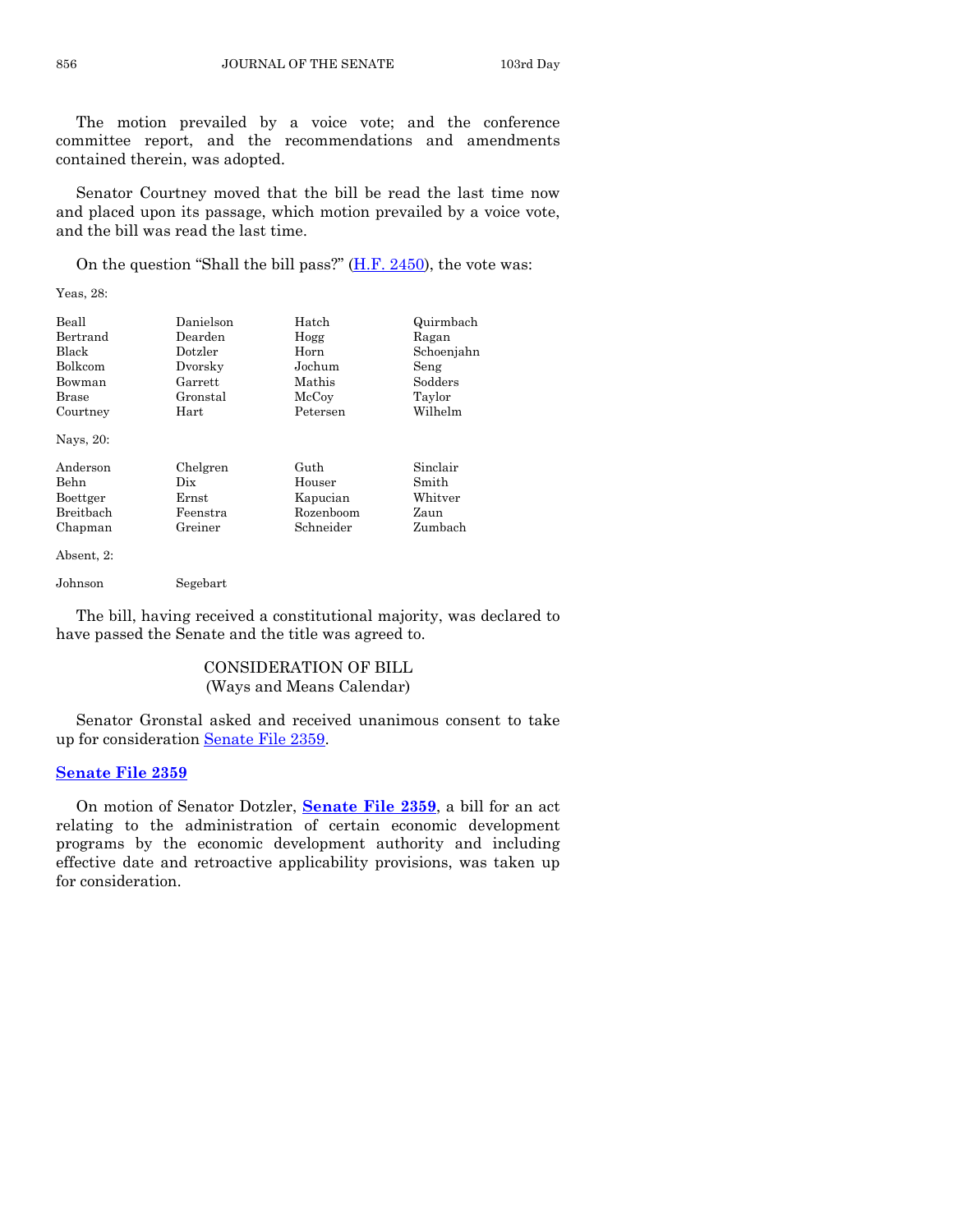On the question "Shall the bill pass?" [\(S.F. 2359\)](http://coolice.legis.iowa.gov/Cool-ICE/default.asp?Category=billinfo&Service=Billbook&frame=1&GA=85&hbill=SF2359), the vote was:

Yeas, 48:

| Anderson     | Courtney  | Hart      | Rozenboom  |
|--------------|-----------|-----------|------------|
| Beall        | Danielson | Hatch     | Schneider  |
| <b>Behn</b>  | Dearden   | Hogg      | Schoenjahn |
| Bertrand     | Dix       | Horn      | Seng       |
| Black        | Dotzler   | Houser    | Sinclair   |
| Boettger     | Dvorsky   | Jochum    | Smith      |
| Bolkcom      | Ernst     | Kapucian  | Sodders    |
| Bowman       | Feenstra  | Mathis    | Taylor     |
| <b>Brase</b> | Garrett   | McCoy     | Whitver    |
| Breitbach    | Greiner   | Petersen  | Wilhelm    |
| Chapman      | Gronstal  | Quirmbach | Zaun       |
| Chelgren     | Guth      | Ragan     | Zumbach    |

Nays, none.

Absent, 2:

Johnson Segebart

The bill, having received a constitutional majority, was declared to have passed the Senate and the title was agreed to.

# IMMEDIATELY MESSAGED

Senator Gronstal asked and received unanimous consent that **[Senate File 2359](http://coolice.legis.iowa.gov/Cool-ICE/default.asp?Category=billinfo&Service=Billbook&frame=1&GA=85&hbill=SF2359)** and **[House File 2450](http://coolice.legis.iowa.gov/Cool-ICE/default.asp?Category=billinfo&Service=Billbook&frame=1&GA=85&hbill=HF2450)** be **immediately messaged** to the House.

# CONSIDERATION OF BILL (Ways and Means Calendar)

Senator Gronstal asked and received unanimous consent to take up for consideration [House File 2448.](http://coolice.legis.iowa.gov/Cool-ICE/default.asp?Category=billinfo&Service=Billbook&frame=1&GA=85&hbill=HF2448)

# **[House File 2448](http://coolice.legis.iowa.gov/Cool-ICE/default.asp?Category=billinfo&Service=Billbook&frame=1&GA=85&hbill=HF2448)**

On motion of Senator Dotzler, **[House File 2448](http://coolice.legis.iowa.gov/Cool-ICE/default.asp?Category=billinfo&Service=Billbook&frame=1&GA=85&hbill=HF2448)**, a bill for an act relating to the administration of programs by the economic development authority by modifying the high quality jobs program,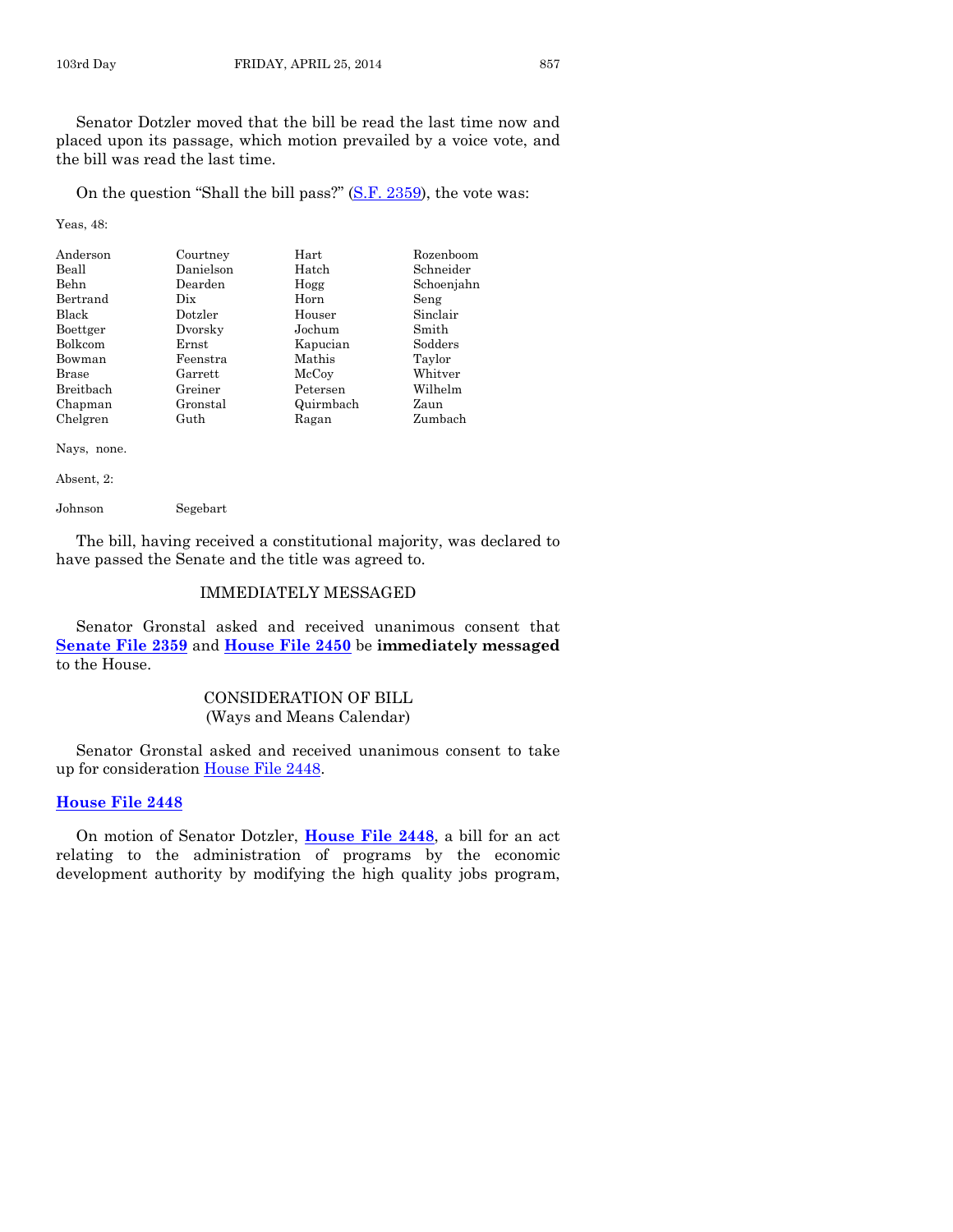creating a workforce housing tax incentives program and making penalties applicable, and repealing the enterprise zone program, and including effective date and retroactive and other applicability provisions, with report of committee recommending passage, was taken up for consideration.

Senator Dotzler offered amendment S–[5177,](http://coolice.legis.iowa.gov/Cool-ICE/default.asp?Category=billinfo&Service=Billbook&frame=1&GA=85&hbill=S5177) filed by him on April 23, 2014, to pages 11 and 17 of the bill, and moved its adoption.

Amendment S-[5177](http://coolice.legis.iowa.gov/Cool-ICE/default.asp?Category=billinfo&Service=Billbook&frame=1&GA=85&hbill=S5177) was adopted by a voice vote.

Senator Dotzler moved that the bill be read the last time now and placed upon its passage, which motion prevailed by a voice vote, and the bill was read the last time.

On the question "Shall the bill pass?"  $(H.F. 2448)$ , the vote was:

Yeas, 47:

| Anderson     | Danielson  | Hatch     | Schneider  |
|--------------|------------|-----------|------------|
| Beall        | Dearden    | Hogg      | Schoenjahn |
| <b>Behn</b>  | Dix.       | Horn      | Seng       |
| Bertrand     | Dotzler    | Houser    | Sinclair   |
| Black        | Dvorsky    | Jochum    | Smith      |
| Boettger     | Ernst      | Kapucian  | Sodders    |
| Bolkcom      | Feenstra   | Mathis    | Taylor     |
| Bowman       | Garrett    | McCoy     | Whitver    |
| <b>Brase</b> | Greiner    | Petersen  | Wilhelm    |
| Breitbach    | Gronstal   | Quirmbach | Zaun       |
| Chapman      | Guth       | Ragan     | Zumbach    |
| Courtney     | $\rm Hart$ | Rozenboom |            |
| Nays, none.  |            |           |            |

Present, 1:

Chelgren

Absent, 2:

Johnson Segebart

The bill, having received a constitutional majority, was declared to have passed the Senate and the title was agreed to.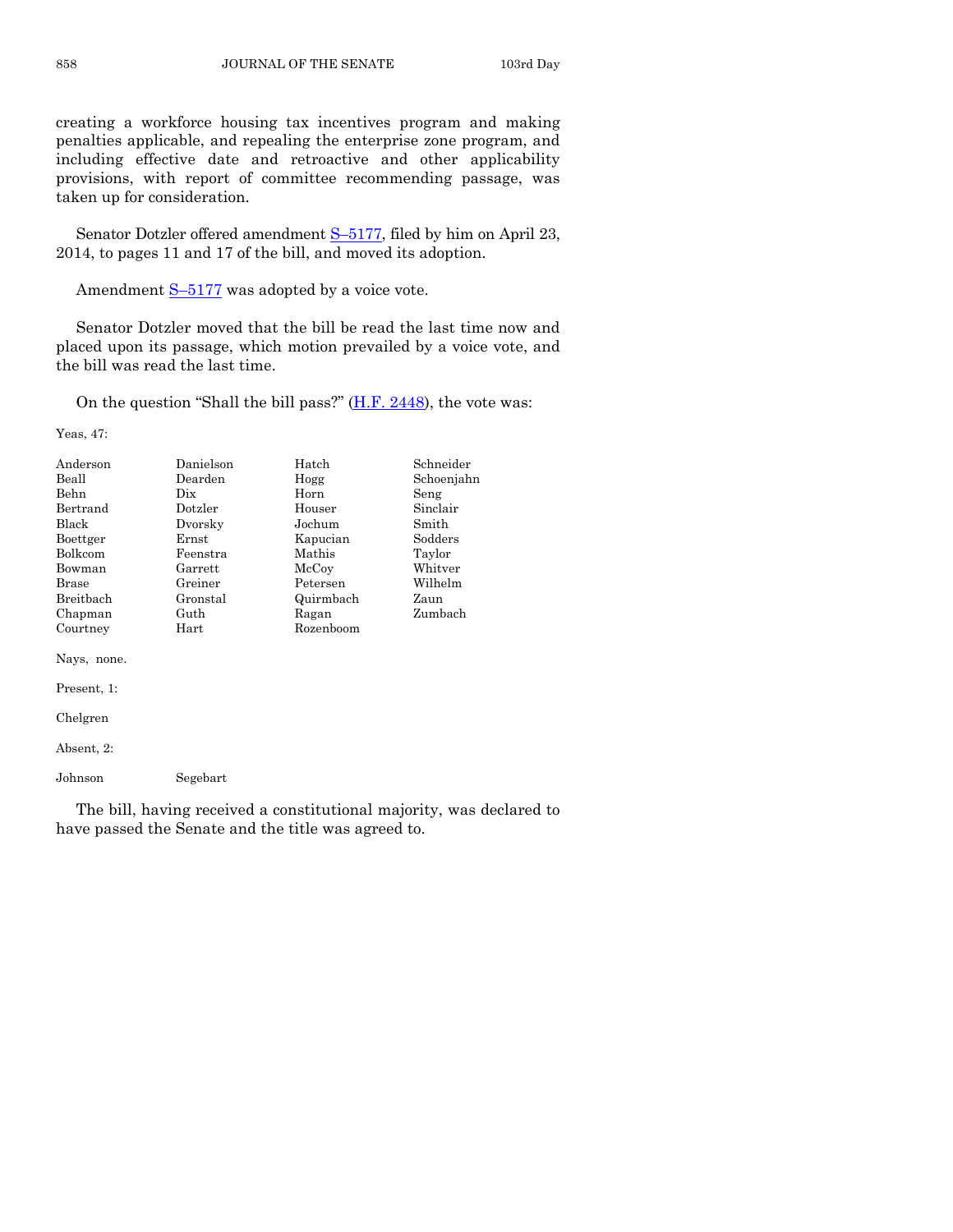# CONSIDERATION OF BILL (Regular Calendar)

Senator Gronstal asked and received unanimous consent to take up for consideration [Senate File 2358.](http://coolice.legis.iowa.gov/Cool-ICE/default.asp?Category=billinfo&Service=Billbook&frame=1&GA=85&hbill=SF2358)

# **[Senate File 2358](http://coolice.legis.iowa.gov/Cool-ICE/default.asp?Category=billinfo&Service=Billbook&frame=1&GA=85&hbill=SF2358)**

On motion of Senator Petersen, **[Senate File 2358](http://coolice.legis.iowa.gov/Cool-ICE/default.asp?Category=billinfo&Service=Billbook&frame=1&GA=85&hbill=SF2358)**, a bill for an act concerning government accountability and employment practices, making penalties and remedies applicable, and including effective date provisions, was taken up for consideration.

Senator Garrett offered amendment **S-5180**, filed by him from the floor, striking and replacing everything after the enacting clause and amending the title page of the bill, and moved its adoption.

A record roll call was requested.

On the question "Shall the amendment be adopted?" [\(S.F. 2358\)](http://coolice.legis.iowa.gov/Cool-ICE/default.asp?Category=billinfo&Service=Billbook&frame=1&GA=85&hbill=SF2358), the vote was:

Yeas, 22:

| Anderson<br>Behn<br>Bertrand<br>Boettger<br>Breitbach<br>Chapman<br>Nays, 26: | Chelgren<br>Dix<br>Ernst<br>Feenstra<br>Garrett<br>Greiner         | Guth<br>Houser<br>Kapucian<br>Rozenboom<br>Schneider<br>Sinclair    | Smith<br>Whitver<br>Zaun<br>Zumbach                |
|-------------------------------------------------------------------------------|--------------------------------------------------------------------|---------------------------------------------------------------------|----------------------------------------------------|
| Beall<br>Black<br>Bolkcom<br>Bowman<br><b>Brase</b><br>Courtney<br>Danielson  | Dearden<br>Dotzler<br>Dvorsky<br>Gronstal<br>Hart<br>Hatch<br>Hogg | Horn<br>Jochum<br>Mathis<br>McCoy<br>Petersen<br>Quirmbach<br>Ragan | Schoenjahn<br>Seng<br>Sodders<br>Taylor<br>Wilhelm |
| Absent, 2:<br>Johnson                                                         | Segebart                                                           |                                                                     |                                                    |

Amendment S–[5180](http://coolice.legis.iowa.gov/Cool-ICE/default.asp?Category=billinfo&Service=Billbook&frame=1&GA=85&hbill=S5180) lost.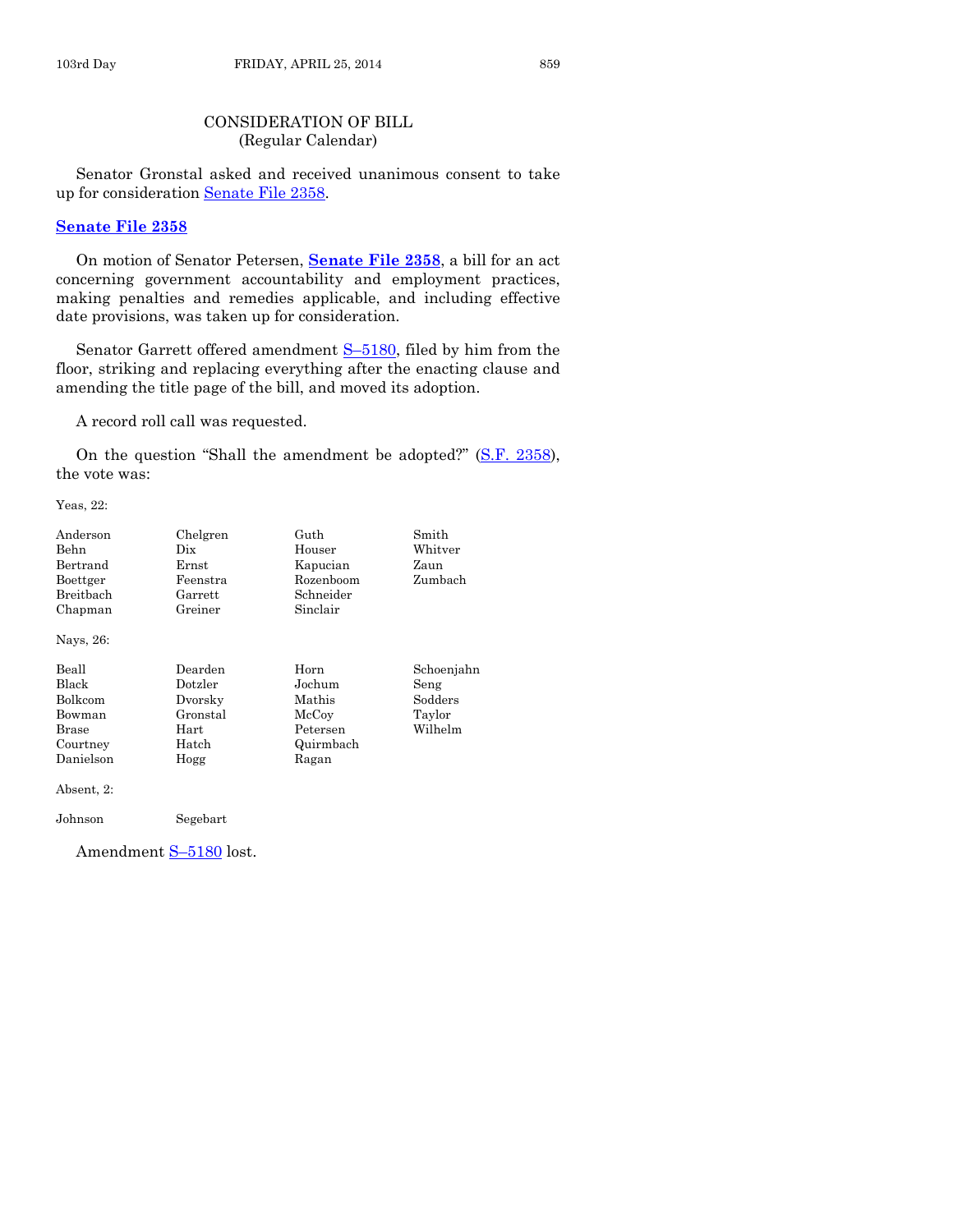Senator Whitver offered amendment S–[5183,](http://coolice.legis.iowa.gov/Cool-ICE/default.asp?Category=billinfo&Service=Billbook&frame=1&GA=85&hbill=S5183) filed by him from the floor to pages 1 and 3 of the bill, and moved its adoption.

A record roll call was requested.

On the question "Shall the amendment be adopted?" [\(S.F. 2358\)](http://coolice.legis.iowa.gov/Cool-ICE/default.asp?Category=billinfo&Service=Billbook&frame=1&GA=85&hbill=SF2358), the vote was:

Yeas, 22:

| Anderson        | Chelgren       | Guth           | Smith       |
|-----------------|----------------|----------------|-------------|
|                 |                |                |             |
| Behn            | Dix            | Houser         | Whitver     |
| Bertrand        | $\rm Ernst$    | Kapucian       | Zaun        |
| Boettger        | Feenstra       | Rozenboom      | Zumbach     |
| Breitbach       | Garrett        | Schneider      |             |
| Chapman         | Greiner        | Sinclair       |             |
| Nays, 26:       |                |                |             |
| Beall           | Dearden        | Horn           | Schoenjahn  |
| Black           | Dotzler        | Jochum         | Seng        |
| $\mathbf{D}$ 11 | $\mathbf{D}$ 1 | <b>BE</b> 11 . | $\alpha$ 11 |

| Bolkcom    | Dvorsky    | Mathis    | Sodders |
|------------|------------|-----------|---------|
| Bowman     | Gronstal   | McCoy     | Taylor  |
| Brase      | $\rm Hart$ | Petersen  | Wilhelm |
| Courtney   | Hatch      | Quirmbach |         |
| Danielson  | Hogg       | Ragan     |         |
| Absent, 2: |            |           |         |
| Johnson    | Segebart   |           |         |

Amendment S-[5183](http://coolice.legis.iowa.gov/Cool-ICE/default.asp?Category=billinfo&Service=Billbook&frame=1&GA=85&hbill=S5183) lost.

Senator Garrett offered amendment S-[5182,](http://coolice.legis.iowa.gov/Cool-ICE/default.asp?Category=billinfo&Service=Billbook&frame=1&GA=85&hbill=S5182) filed by him from the floor to pages 1 and 2 of the bill, and moved its adoption.

A record roll call was requested.

On the question "Shall the amendment be adopted?" [\(S.F. 2358\)](http://coolice.legis.iowa.gov/Cool-ICE/default.asp?Category=billinfo&Service=Billbook&frame=1&GA=85&hbill=SF2358), the vote was:

Yeas, 22:

| Anderson  | Chelgren | Guth      | Smith   |
|-----------|----------|-----------|---------|
| Behn      | Dix      | Houser    | Whitver |
| Bertrand  | Ernst    | Kapucian  | Zaun    |
| Boettger  | Feenstra | Rozenboom | Zumbach |
| Breitbach | Garrett  | Schneider |         |
| Chapman   | Greiner  | Sinclair  |         |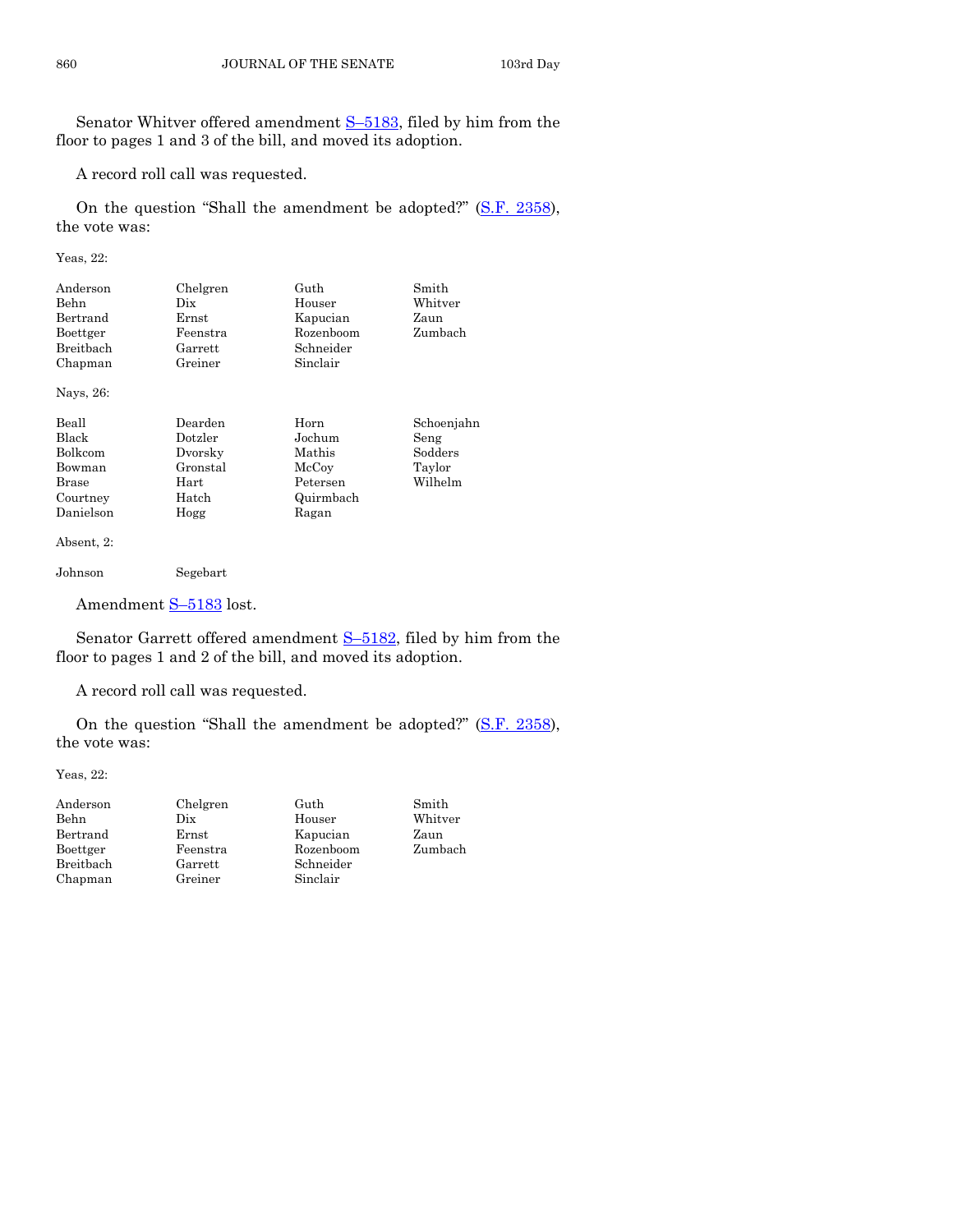Nays, 26:

| Beall     | Dearden  | Horn      | Schoenjahn |
|-----------|----------|-----------|------------|
| Black     | Dotzler  | Jochum    | Seng       |
| Bolkcom   | Dvorsky  | Mathis    | Sodders    |
| Bowman    | Gronstal | McCoy     | Taylor     |
| Brase     | Hart     | Petersen  | Wilhelm    |
| Courtney  | Hatch    | Quirmbach |            |
| Danielson | Hogg     | Ragan     |            |

Absent, 2:

Johnson Segebart

Amendment S-[5182](http://coolice.legis.iowa.gov/Cool-ICE/default.asp?Category=billinfo&Service=Billbook&frame=1&GA=85&hbill=S5182) lost.

Senator Feenstra offered amendment S-[5184,](http://coolice.legis.iowa.gov/Cool-ICE/default.asp?Category=billinfo&Service=Billbook&frame=1&GA=85&hbill=S5184) filed by Senators Feenstra and Anderson from the floor to page 4 of the bill, and moved its adoption.

A record roll call was requested.

On the question "Shall the amendment be adopted?" [\(S.F. 2358\)](http://coolice.legis.iowa.gov/Cool-ICE/default.asp?Category=billinfo&Service=Billbook&frame=1&GA=85&hbill=SF2358), the vote was:

Yeas, 23:

| Anderson<br>Behn<br>Bertrand<br>Black<br>Boettger<br>Breitbach          | Chapman<br>Chelgren<br>Dix<br>Ernst<br>Feenstra<br>Garrett      | Greiner<br>Guth<br>Houser<br>Kapucian<br>Rozenboom<br>Schneider           | Sinclair<br>Smith<br>Whitver<br>Zaun<br>Zumbach |
|-------------------------------------------------------------------------|-----------------------------------------------------------------|---------------------------------------------------------------------------|-------------------------------------------------|
| Nays, 25:                                                               |                                                                 |                                                                           |                                                 |
| Beall<br>Bolkcom<br>Bowman<br>Brase<br>Courtney<br>Danielson<br>Dearden | Dotzler<br>Dvorsky<br>Gronstal<br>Hart<br>Hatch<br>Hogg<br>Horn | Jochum<br>Mathis<br>McCoy<br>Petersen<br>Quirmbach<br>Ragan<br>Schoenjahn | Seng<br>Sodders<br>Taylor<br>Wilhelm            |
| Absent, 2:                                                              |                                                                 |                                                                           |                                                 |
| Johnson                                                                 | Segebart                                                        |                                                                           |                                                 |

Amendment S-[5184](http://coolice.legis.iowa.gov/Cool-ICE/default.asp?Category=billinfo&Service=Billbook&frame=1&GA=85&hbill=S5184) lost.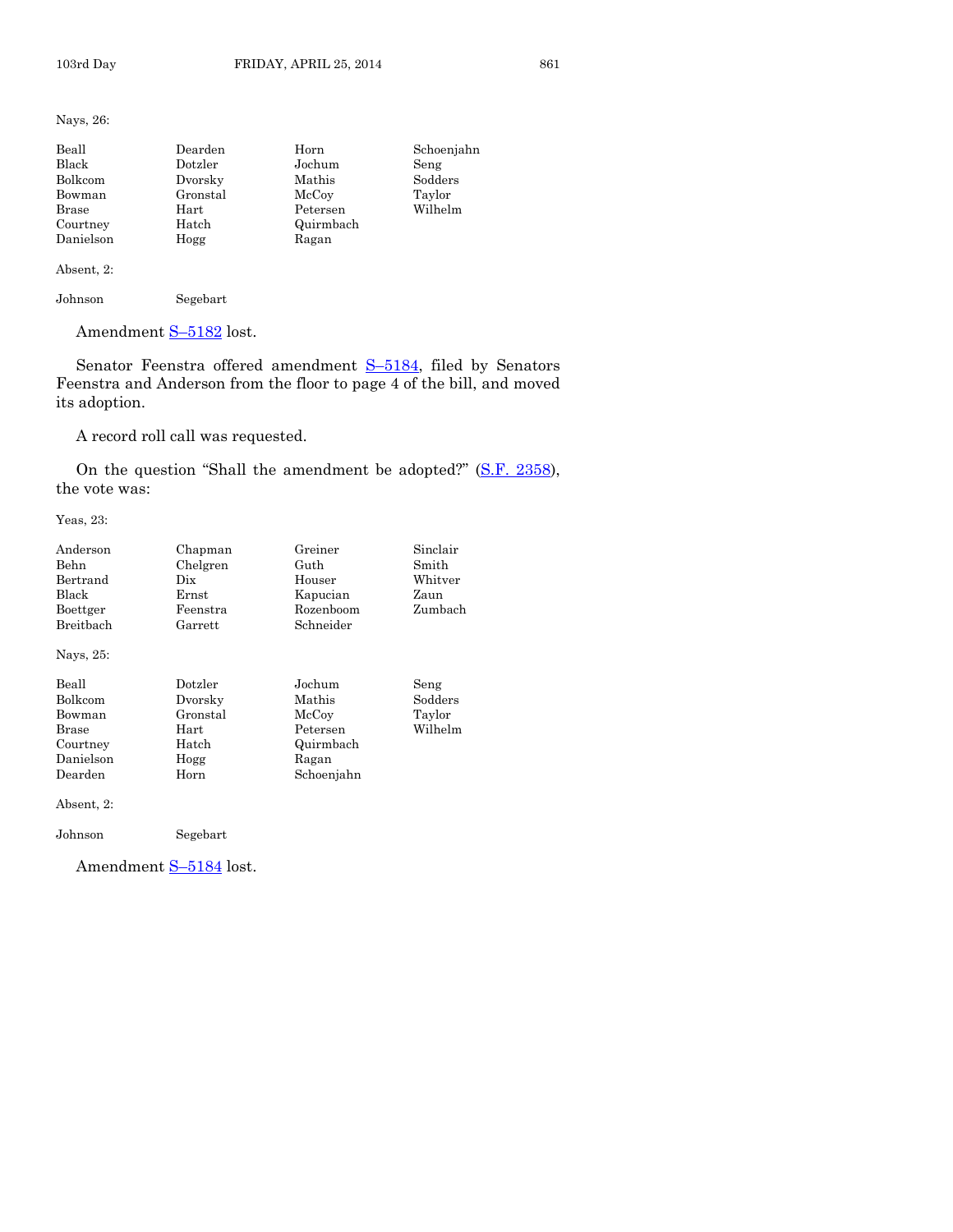Senator Petersen moved that the bill be read the last time now and placed upon its passage, which motion prevailed by a voice vote, and the bill was read the last time.

On the question "Shall the bill pass?" [\(S.F. 2358\)](http://coolice.legis.iowa.gov/Cool-ICE/default.asp?Category=billinfo&Service=Billbook&frame=1&GA=85&hbill=SF2358), the vote was:

Yeas, 26:

| Beall<br>Black<br><b>Bolkcom</b><br>Bowman<br>Brase<br>Courtney<br>Danielson<br>Nays, 22: | Dearden<br>Dotzler<br>Dvorsky<br>Gronstal<br>Hart<br>Hatch<br>Hogg | Horn<br>Jochum<br>Mathis<br>McCoy<br>Petersen<br>Quirmbach<br>Ragan | Schoenjahn<br>Seng<br>Sodders<br>Taylor<br>Wilhelm |
|-------------------------------------------------------------------------------------------|--------------------------------------------------------------------|---------------------------------------------------------------------|----------------------------------------------------|
| Anderson<br>Behn<br>Bertrand<br>Boettger<br><b>Breithach</b><br>Chapman                   | Chelgren<br>Dix<br>Ernst<br>Feenstra<br>Garrett<br>Greiner         | Guth<br>Houser<br>Kapucian<br>Rozenboom<br>Schneider<br>Sinclair    | Smith<br>Whitver<br>Zaun<br>Zumbach                |

Absent, 2:

Johnson Segebart

The bill, having received a constitutional majority, was declared to have passed the Senate and the title was agreed to.

# IMMEDIATELY MESSAGED

Senator Gronstal asked and received unanimous consent that **[Senate File 2358](http://coolice.legis.iowa.gov/Cool-ICE/default.asp?Category=billinfo&Service=Billbook&frame=1&GA=85&hbill=SF2358)** and **[House File 2448](http://coolice.legis.iowa.gov/Cool-ICE/default.asp?Category=billinfo&Service=Billbook&frame=1&GA=85&hbill=HF2448)** be **immediately messaged** to the House.

## APPOINTMENT OF CONFERENCE COMMITTEE

The Chair announced the following conference committee on **[Senate File 2342](http://coolice.legis.iowa.gov/Cool-ICE/default.asp?Category=billinfo&Service=Billbook&frame=1&GA=85&hbill=SF2342)** on the part of the Senate: Senators Mathis, Chair; Gronstal, McCoy, Whitver, and Boettger.

The Senate stood at ease at 2:46 p.m. until the fall of the gavel for the purpose of a Democratic party caucus.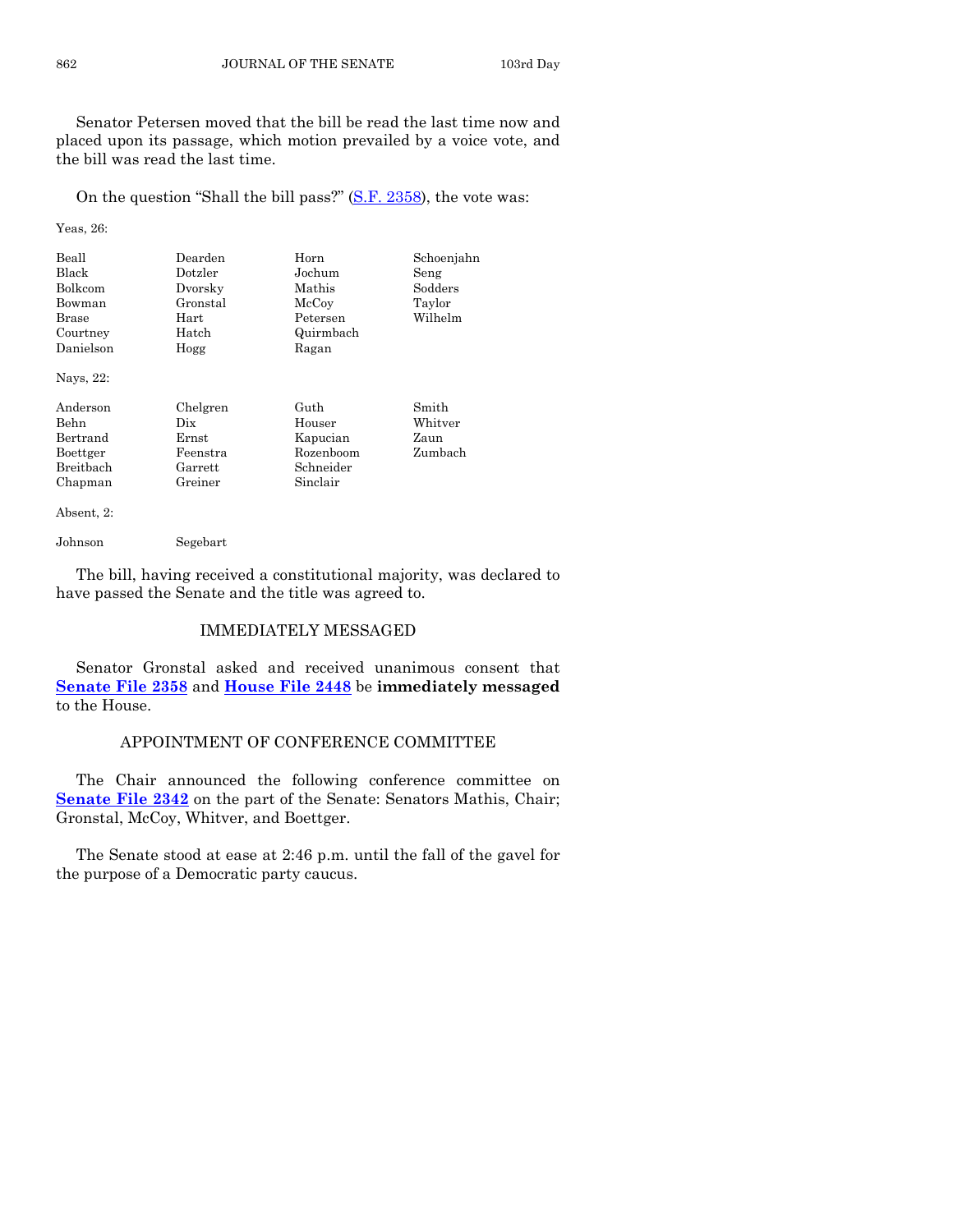The Senate resumed session at 4:25 p.m., President Jochum presiding.

#### HOUSE MESSAGES RECEIVED AND CONSIDERED

The following messages were received from the Chief Clerk of the House:

MADAM PRESIDENT: I am directed to inform your honorable body that the House has on April 25, 2014, **concurred** in the Senate amendment to the House amendment, **and passed** the following bill in which the concurrence of the House was asked:

**[Senate File 2337](http://coolice.legis.iowa.gov/Cool-ICE/default.asp?Category=billinfo&Service=Billbook&frame=1&GA=85&hbill=SF2337)**, a bill for an act relating to the child and dependent care credit available against the individual income tax, and including retroactive applicability provisions.

ALSO: That the House has on April 25, 2014, **receded** from the House amendment **and passed** the following bill in which the concurrence of the House was asked:

**[Senate File 2340](http://coolice.legis.iowa.gov/Cool-ICE/default.asp?Category=billinfo&Service=Billbook&frame=1&GA=85&hbill=SF2340)**, a bill for an act modifying provisions applicable to the solar energy system tax credit, and including effective date and retroactive applicability provisions.

ALSO: That the House has on April 25, 2014, appointed the conference committee to **[Senate File 2342](http://coolice.legis.iowa.gov/Cool-ICE/default.asp?Category=billinfo&Service=Billbook&frame=1&GA=85&hbill=SF2342)**, a bill for an act relating to and making appropriations to certain state departments, agencies, funds, and certain other entities, providing for regulatory authority, and other properly related matters, and including effective date and retroactive applicability provisions, and the Conference Committee members on the part of the House are: the representative from Dallas, Representative Watts, Chair; the representative from Polk, Representative Hunter; the representative from Jasper, Representative Kelley; the representative from Polk; Representative Landon; and the representative from Benton, Representative Pettengill.

ALSO: That the House has on April 25, 2014, **concurred** in the Senate amendment **and passed** the following bills in which the concurrence of the House was asked:

**[House File 2289](http://coolice.legis.iowa.gov/Cool-ICE/default.asp?Category=billinfo&Service=Billbook&frame=1&GA=85&hbill=HF2289)**, a bill for an act relating to the use of unmanned aerial vehicles, and providing penalties.

**[House File 2448](http://coolice.legis.iowa.gov/Cool-ICE/default.asp?Category=billinfo&Service=Billbook&frame=1&GA=85&hbill=HF2448)**, a bill for an act relating to the administration of programs by the economic development authority by modifying the high quality jobs program, creating a workforce housing tax incentives program and making penalties applicable, and repealing the enterprise zone program, and including effective date and retroactive and other applicability provisions.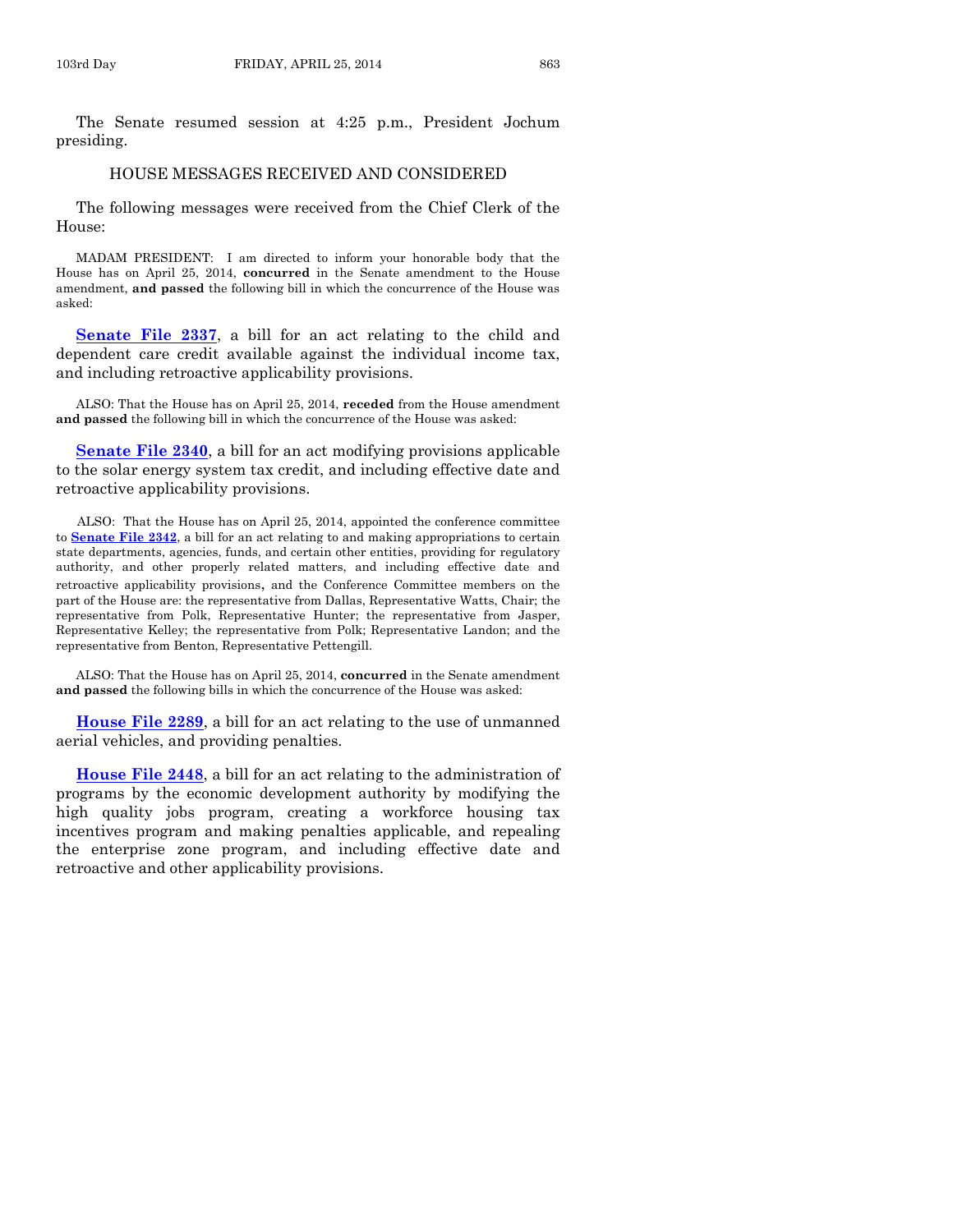ALSO: That the House has on April 25, 2014, **refused to concur** in the Senate amendment to the House amendment to the following bill in which the concurrence of the House was asked:

**[Senate File 2239](http://coolice.legis.iowa.gov/Cool-ICE/default.asp?Category=billinfo&Service=Billbook&frame=1&GA=85&hbill=SF2239)**, a bill for an act relating to elder abuse and providing penalties.

ALSO: That the House has on April 25, 2014, **amended and passed** the following bill in which the concurrence of the Senate is asked:

**[Senate File 2318](http://coolice.legis.iowa.gov/Cool-ICE/default.asp?Category=billinfo&Service=Billbook&frame=1&GA=85&hbill=SF2318)**, a bill for an act relating to state and school antiharassment and antibullying policies, establishing an office of support and analysis for safe schools, establishing a school climate improvement grant program, providing for training on harassment and bullying prevention and response, making appropriations, and including effective date provisions. (S–[5187\)](http://coolice.legis.iowa.gov/Cool-ICE/default.asp?Category=billinfo&Service=Billbook&frame=1&GA=85&hbill=S5187)

#### HOUSE AMENDMENT CONSIDERED

#### **[Senate File 303](http://coolice.legis.iowa.gov/Cool-ICE/default.asp?Category=billinfo&Service=Billbook&frame=1&GA=85&hbill=SF303)**

Senator Gronstal called up for consideration **[Senate File 303](http://coolice.legis.iowa.gov/Cool-ICE/default.asp?Category=billinfo&Service=Billbook&frame=1&GA=85&hbill=SF303)**, a bill for an act exempting federal retirement pay received for military service from the state individual income tax and including retroactive applicability provisions, amended by the House in House amendment S–[5100,](http://coolice.legis.iowa.gov/Cool-ICE/default.asp?Category=billinfo&Service=Billbook&frame=1&GA=85&hbill=S5100) filed March 27, 2014.

Senator Danielson offered amendment S-[5188,](http://coolice.legis.iowa.gov/Cool-ICE/default.asp?Category=billinfo&Service=Billbook&frame=1&GA=85&hbill=S5188) filed by him from the floor to pages  $12-16$ , 18, and 19 of House amendment  $S-5100$ , and moved its adoption.

Amendment S–[5188](http://coolice.legis.iowa.gov/Cool-ICE/default.asp?Category=billinfo&Service=Billbook&frame=1&GA=85&hbill=S5188) to House amendment S–[5100](http://coolice.legis.iowa.gov/Cool-ICE/default.asp?Category=billinfo&Service=Billbook&frame=1&GA=85&hbill=S5100) was adopted by a voice vote.

Senator Quirmbach moved that the Senate concur in the House amendment, as amended.

The motion prevailed by a voice vote and the Senate **concurred** in the House amendment, as amended.

Senator Quirmbach moved that the bill, as amended by the House, further amended and concurred in by the Senate, be read the last time now and placed upon its passage, which motion prevailed by voice vote, and the bill was read the last time.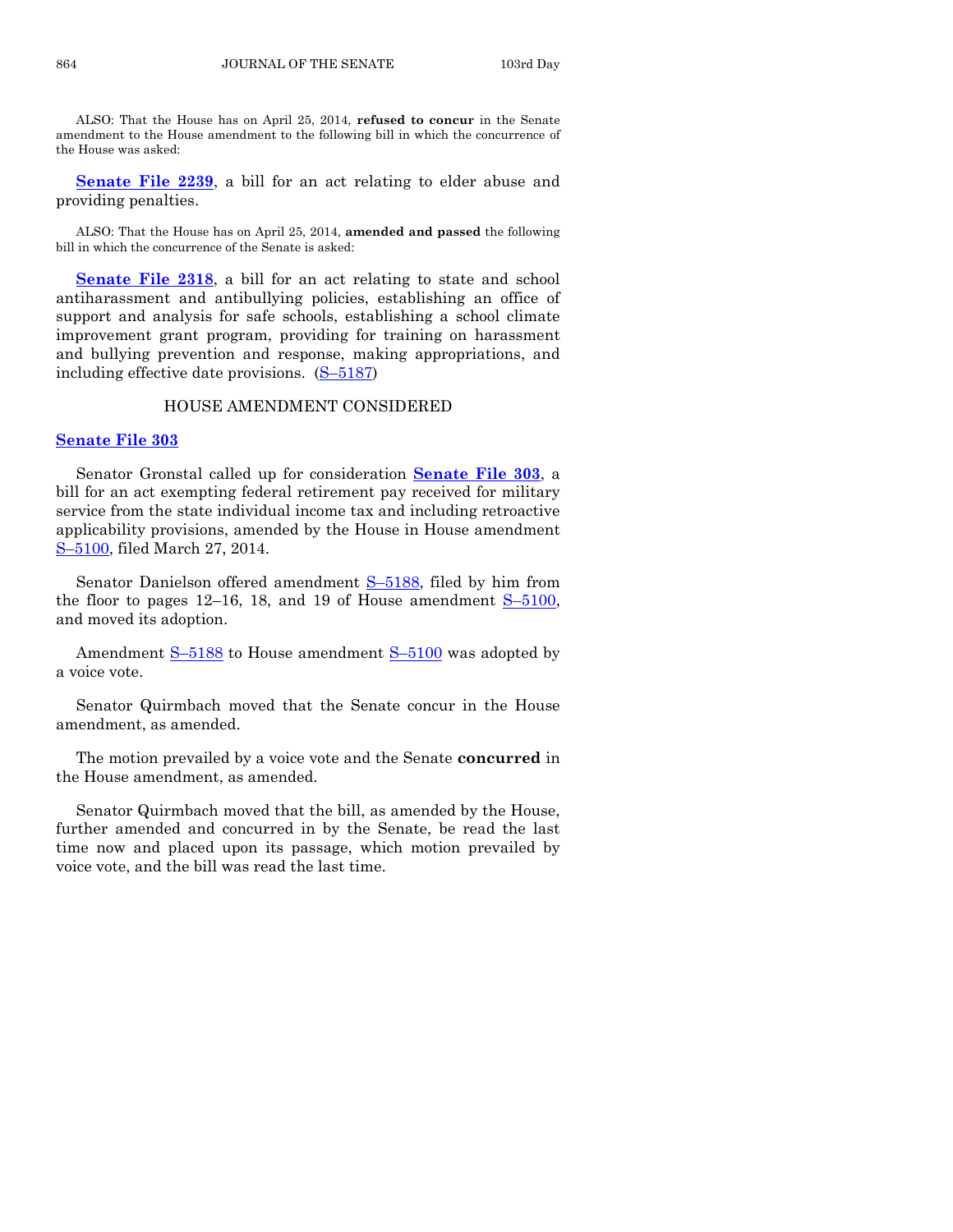Yeas, 48:

| Anderson     | Courtney  | Hart      | Rozenboom  |
|--------------|-----------|-----------|------------|
| Beall        | Danielson | Hatch     | Schneider  |
| Behn         | Dearden   | Hogg      | Schoenjahn |
| Bertrand     | Dix       | Horn      | Seng       |
| <b>Black</b> | Dotzler   | Houser    | Sinclair   |
| Boettger     | Dvorsky   | Jochum    | Smith      |
| Bolkcom      | Ernst     | Kapucian  | Sodders    |
| Bowman       | Feenstra  | Mathis    | Taylor     |
| <b>Brase</b> | Garrett   | McCoy     | Whitver    |
| Breitbach    | Greiner   | Petersen  | Wilhelm    |
| Chapman      | Gronstal  | Quirmbach | Zaun       |
| Chelgren     | Guth      | Ragan     | Zumbach    |

Nays, none.

Absent, 2:

Johnson Segebart

The bill, having received a constitutional majority, was declared to have passed the Senate and the title, as amended, was agreed to.

# CONSIDERATION OF BILL (Ways and Means Calendar)

Senator Gronstal asked and received unanimous consent to take up for consideration [House File 2459.](http://coolice.legis.iowa.gov/Cool-ICE/default.asp?Category=billinfo&Service=Billbook&frame=1&GA=85&hbill=HF2459)

#### **[House File 2459](http://coolice.legis.iowa.gov/Cool-ICE/default.asp?Category=billinfo&Service=Billbook&frame=1&GA=85&hbill=HF2459)**

On motion of Senator Quirmbach, **[House File 2459](http://coolice.legis.iowa.gov/Cool-ICE/default.asp?Category=billinfo&Service=Billbook&frame=1&GA=85&hbill=HF2459)**, a bill for an act relating to the individual income tax by creating a tax credit for reserve peace officers and by increasing the amount of the tax credit for volunteer fire fighter and volunteer emergency medical services personnel and including retroactive applicability provisions, with report of committee recommending amendment and passage, was taken up for consideration.

Senator Quirmbach offered amendment S-[5172,](http://coolice.legis.iowa.gov/Cool-ICE/default.asp?Category=billinfo&Service=Billbook&frame=1&GA=85&hbill=S5172) filed by the committee on Ways and Means on April 22, 2014, to page 1 and amending the title page of the bill, and moved its adoption.

Amendment  $S$ -[5172](http://coolice.legis.iowa.gov/Cool-ICE/default.asp?Category=billinfo&Service=Billbook&frame=1&GA=85&hbill=S5172) was adopted by a voice vote.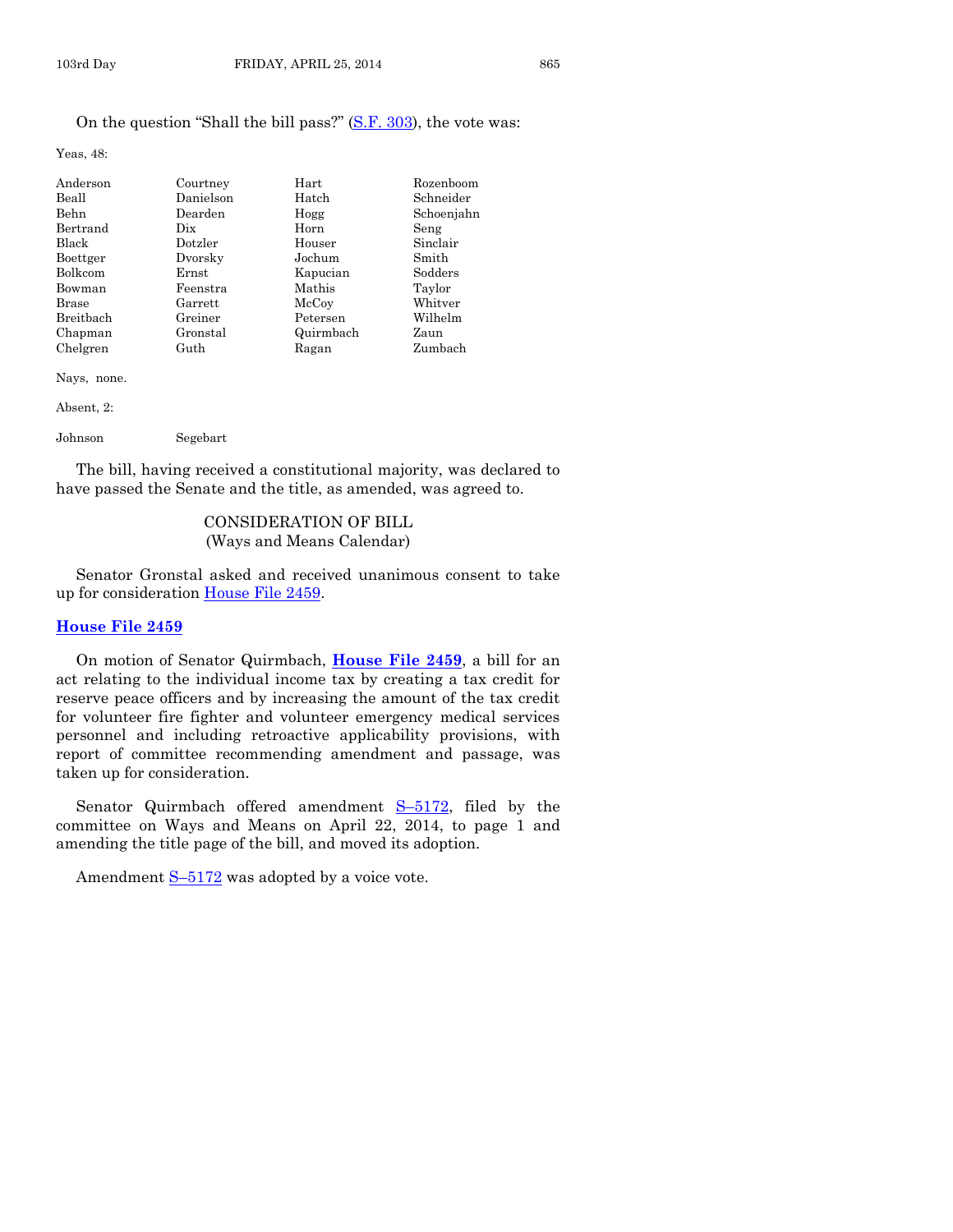Senator Quirmbach moved that the bill be read the last time now and placed upon its passage, which motion prevailed by a voice vote, and the bill was read the last time.

On the question "Shall the bill pass?" [\(H.F. 2459\)](http://coolice.legis.iowa.gov/Cool-ICE/default.asp?Category=billinfo&Service=Billbook&frame=1&GA=85&hbill=HF2459), the vote was:

#### Yeas, 48:

| Anderson         | Courtney  | Hart      | Rozenboom  |
|------------------|-----------|-----------|------------|
| Beall            | Danielson | Hatch     | Schneider  |
| <b>Behn</b>      | Dearden   | Hogg      | Schoenjahn |
| Bertrand         | Dix       | Horn      | Seng       |
| <b>Black</b>     | Dotzler   | Houser    | Sinclair   |
| Boettger         | Dvorsky   | Jochum    | Smith      |
| Bolkcom          | Ernst     | Kapucian  | Sodders    |
| Bowman           | Feenstra  | Mathis    | Taylor     |
| Brase            | Garrett   | McCoy     | Whitver    |
| <b>Breithach</b> | Greiner   | Petersen  | Wilhelm    |
| Chapman          | Gronstal  | Quirmbach | Zaun       |
| Chelgren         | Guth      | Ragan     | Zumbach    |

Nays, none.

Absent, 2:

Johnson Segebart

The bill, having received a constitutional majority, was declared to have passed the Senate and the title, as amended, was agreed to.

# CONSIDERATION OF BILL (Appropriations Calendar)

Senator Gronstal asked and received unanimous consent to take up for consideration [Senate File 2362.](http://coolice.legis.iowa.gov/Cool-ICE/default.asp?Category=billinfo&Service=Billbook&frame=1&GA=85&hbill=SF2362)

# **[Senate File 2362](http://coolice.legis.iowa.gov/Cool-ICE/default.asp?Category=billinfo&Service=Billbook&frame=1&GA=85&hbill=SF2362)**

On motion of Senator Danielson, **[Senate File](http://coolice.legis.iowa.gov/Cool-ICE/default.asp?Category=billinfo&Service=Billbook&frame=1&GA=85&hbill=SF2362) 2362**, a bill for an act relating to pari-mutuel racetracks, including by providing for live dog racing at pari-mutuel dog racetracks, providing for alternative licensure for dog racetracks, and establishing fees, and including effective date provisions, was taken up for consideration.

Senator Danielson withdrew amendment S-[5186,](http://coolice.legis.iowa.gov/Cool-ICE/default.asp?Category=billinfo&Service=Billbook&frame=1&GA=85&hbill=S5186) filed by him from the floor to pages 1–3, 6, 8, 12, and 14–16 of the bill.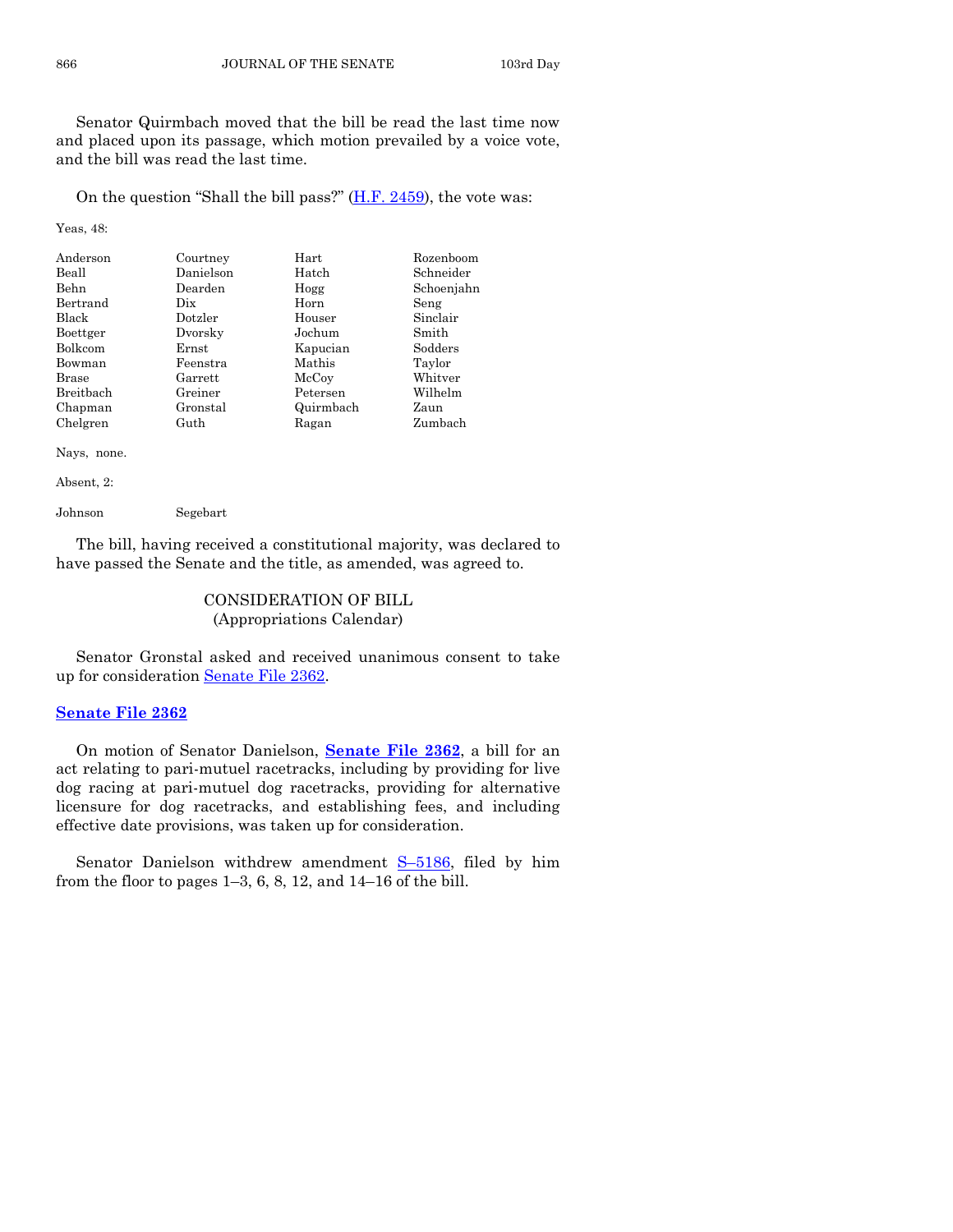Amendment  $S-5189$  $S-5189$  was adopted by a voice vote.

Senator Horn offered amendment  $S-5185$ , filed by him from the floor to page 16 and amending the title page of the bill.

Senator Danielson raised the point of order that amendment  $S-5185$  $S-5185$ was not germane to the bill.

The Chair ruled the point well-taken and amendment  $S-5185$  $S-5185$  out of order.

Senator Danielson moved that the bill be read the last time now and placed upon its passage, which motion prevailed by a voice vote, and the bill was read the last time.

On the question "Shall the bill pass?" [\(S.F. 2362\)](http://coolice.legis.iowa.gov/Cool-ICE/default.asp?Category=billinfo&Service=Billbook&frame=1&GA=85&hbill=SF2362), the vote was:

Yeas, 46:

| Anderson   | Courtney                        | Hatch     | Schneider  |
|------------|---------------------------------|-----------|------------|
| Beall      | Danielson                       | Hogg      | Schoenjahn |
| Behn       | Dearden                         | Horn      | Seng       |
| Bertrand   | $_{\rm \scriptscriptstyle Dix}$ | Houser    | Sinclair   |
| Black      | Dotzler                         | Jochum    | Smith      |
| Boettger   | Dvorsky                         | Kapucian  | Sodders    |
| Bolkcom    | $\rm Ernst$                     | Mathis    | Whitver    |
| Bowman     | Garrett                         | McCoy     | Wilhelm    |
| Brase      | Greiner                         | Petersen  | Zaun       |
| Breitbach  | Gronstal                        | Quirmbach | Zumbach    |
| Chapman    | Guth                            | Ragan     |            |
| Chelgren   | Hart                            | Rozenboom |            |
| Nays, 2:   |                                 |           |            |
| Feenstra   | Taylor                          |           |            |
| Absent, 2: |                                 |           |            |
| Johnson    | Segebart                        |           |            |
|            |                                 |           |            |

The bill, having received a constitutional majority, was declared to have passed the Senate and the title was agreed to.